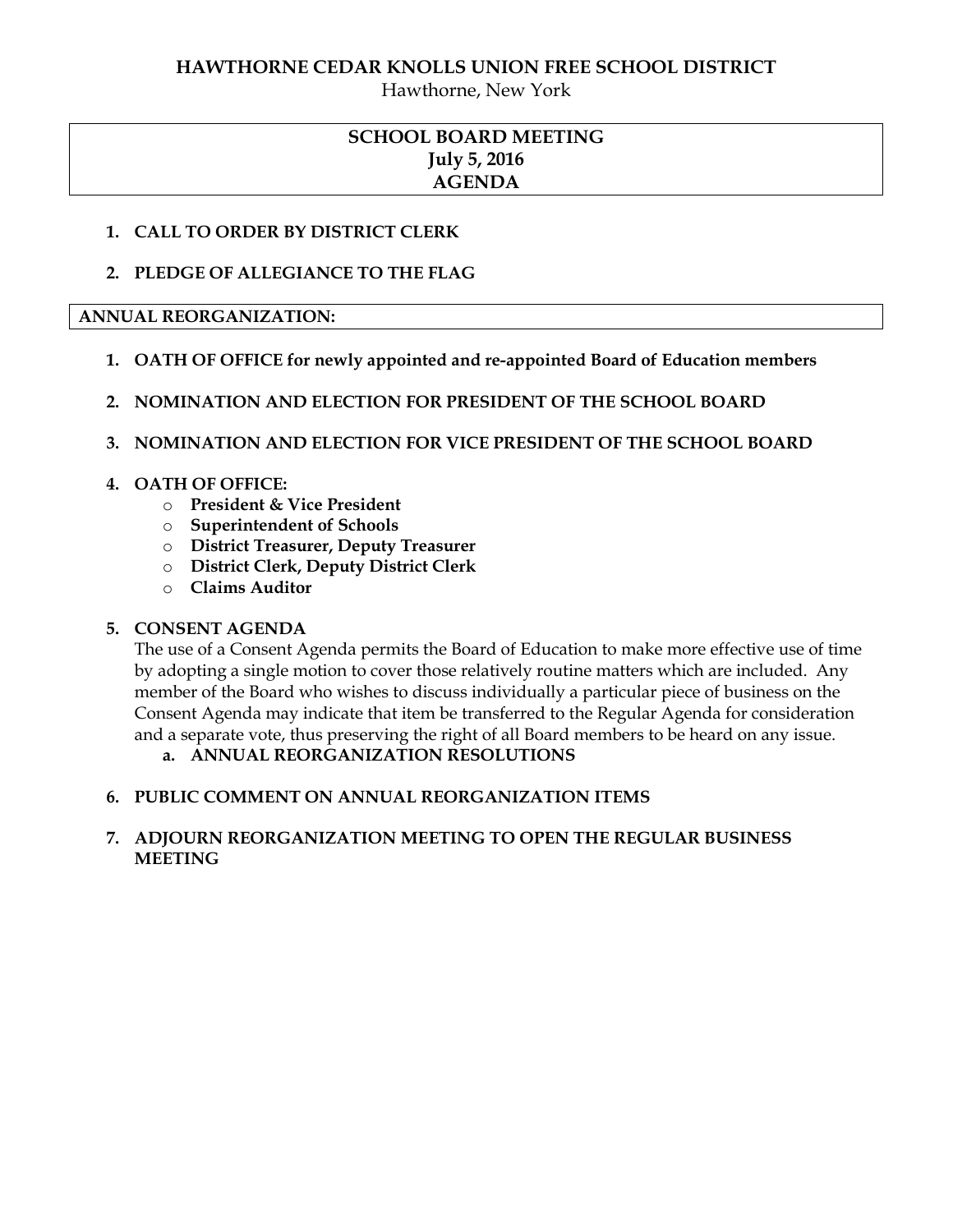# **HAWTHORNE CEDAR KNOLLS UNION FREE SCHOOL DISTRICT**

Hawthorne, New York

#### **REGULAR BUSINESS MEETING**

- **1. CALL TO ORDER BY BOARD PRESIDENT**
- **2. APPROVE MINUTES (May 17, 2016)**
- **3. TREASURER'S REPORT (April, 2016; May, 2016)**
- **4. CLAIMS AUDITOR REPORT (April, 2016; May, 2016)**
- *5.* **CSE RECOMMENDATIONS**

# **6. OPEN PUBLIC HEARING ON PRELIMINARY SMART SCHOOLS INVESTMENT PLAN**

# **7. CLOSE PUBLIC HEARING**

# **8. CONSENT AGENDA**

*The use of a Consent Agenda permits the Board of Education to make more effective use of time by adopting a single motion to cover those relatively routine matters which are included. Any member of the Board who wishes to discuss individually a particular piece of business on the Consent Agenda may indicate that item be transferred to the Regular Agenda for consideration and a separate vote, thus preserving the right of all Board members to be heard on any issue.* 

- $\bullet$  Approve Budget Transfers in the amount of \$18,215.20 (2015-16 School year)
- Approve Budget Transfers in the amount of \$96,407.00 (2016-17 School year)
- $\triangle$  Approve Salary Recommendations for the Unaffiliated Staff, as per attached.
- $\triangle$  Approve authorization to close two (2) checking accounts, due to inactivity:
	- o M&T Bank Trust & Agency Fund #2 (balance of \$8,653.68 transferred to M&T Bank General Fund #2)
	- o Webster Bank General Fund #4 (balance of \$6,985.88 plus June, 2016 interest to be dispersed by check)
- Approve Consultant Contracts, per attached, as follows:
	- o Jacqueline Macken as Claims Auditor
	- o James Larsson for required annual school bus driver training
- Approve donation in the amount of \$200.00 from Bridging the Gap Through Communications, Inc. for high school graduation technology award.

# **9. REGULAR AGENDA**

**RESOLVED** that the Board approves the Superintendent Contract between the Hawthorne Cedar Knolls Union Free School District and Mark K. Silverstein, for the period of July 1, 2016 through June 30, 2021, as attached.

**RESOLVED** that the Board approves the Memorandum of Agreement between the Hawthorne Cedar Knolls Union Free School District and Local 1169, New York State United Teachers for the period of July 1, 2016 through June 30, 2021, as attached.